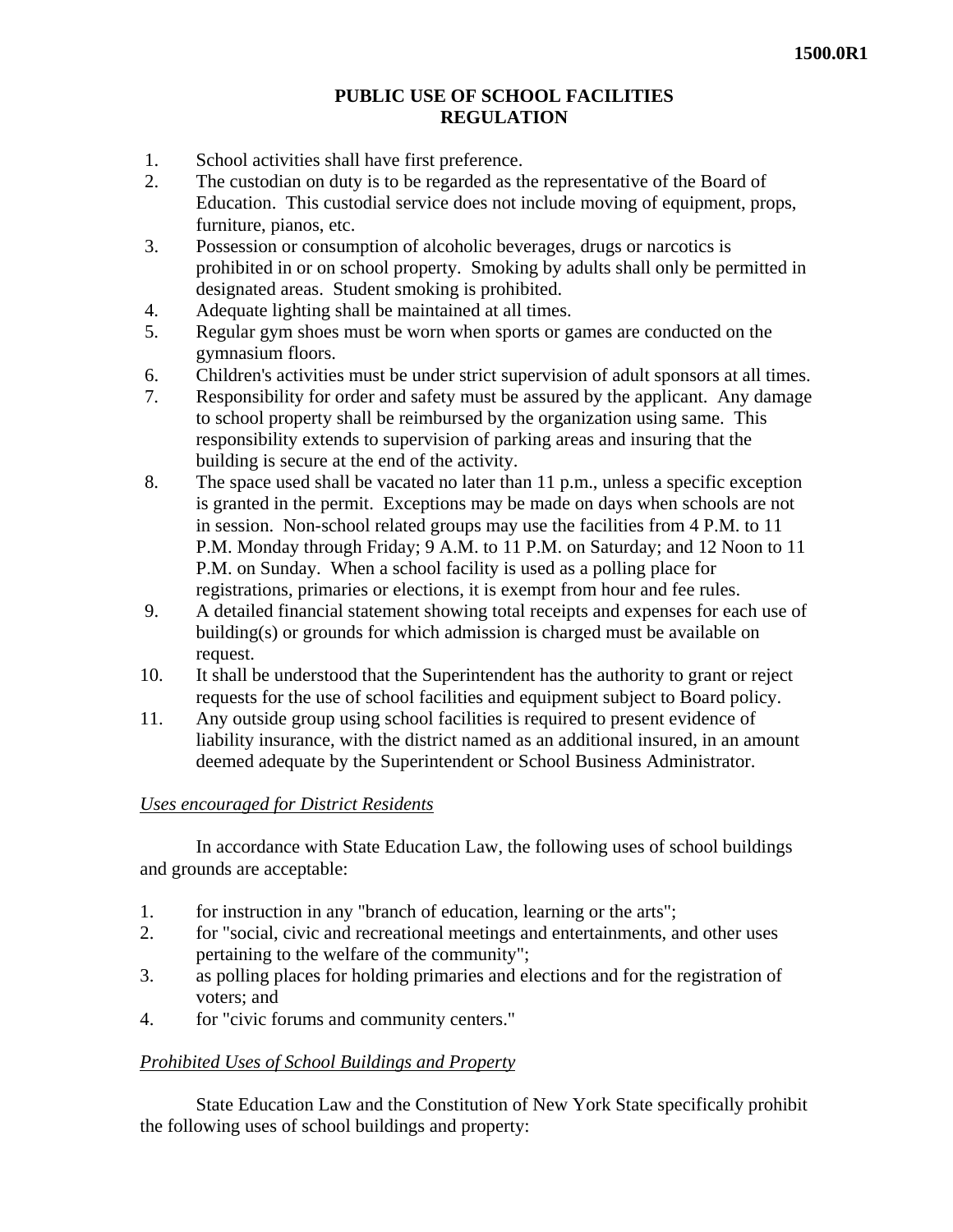- 1. for any purpose that will in any way interfere with the use of school buildings, grounds, or other school property by the school;
- 2. by any person or profit-making organization for personal or private gain, financial or otherwise;
- 3. for holding a social, civic or recreational meeting or other use pertaining to the welfare of the community, unless such meeting, entertainment or use shall be nonexclusive and open to the general public;
- 4. for a meeting, entertainment, or occasion where admission fees are charged, unless the proceeds thereof are to be expended for an educational or charitable purpose approved by the Board; and/or
- 5. for a meeting, entertainment or occasion where admission fees are charged, if such meeting, entertainment or occasion is under the exclusive control and the proceeds are to be applied for the benefit of a society, association, or organization of a religious sect or denomination, or of a fraternal, secret or exclusive society or organization, other than any organization of veterans or of volunteer firemen.

# *Classification of the User Groups*

- 1. Category A PTA, PTO, employee organizations, public education associations and affiliated groups.
- 2. Category B community youth groups (Scouts, 4-H, YMCA, CYO, etc.)
- 3. Category C government units (firemen, police), youth recreation, cultural and charitable organizations (Salvation Army, Red Cross, etc.)
- 4. Category D community civic (Fulton Volleyball Association, Fulton Basketball League), service and non-profit educational and recreational organizations (Veterans, Rotary, Lions, Kiwanis, etc.), adult activities.

## *Fees and Exemptions*

- 1. Category A PTA, PTO, employee, public education groups: no charge except for additional custodial costs involved for any fund raising activities.
- 2. Category B community youth groups: no charge except for additional custodial costs involved.
- 3. Category C government units, youth recreation, cultural and charitable organizations: no charge except for additional custodial costs involved.
- 4. Category D community civic service and non-profit educational and recreational organizations, adult activities: no charge except for custodial overtime involved. Groups other than those listed above shall pay a fee for the use of school facilities.

This fee is to reimburse the school district for operating the facility: lights, heat, janitorial services, etc. Outside groups will pay according to a fee structure, which will be reviewed by the Board each August. However, there shall be no fee if the outside group reverts all its profits to the treasury of a school group. But where only part of the profits revert to the treasury of a school group, the fee shall be paid by the outside group.